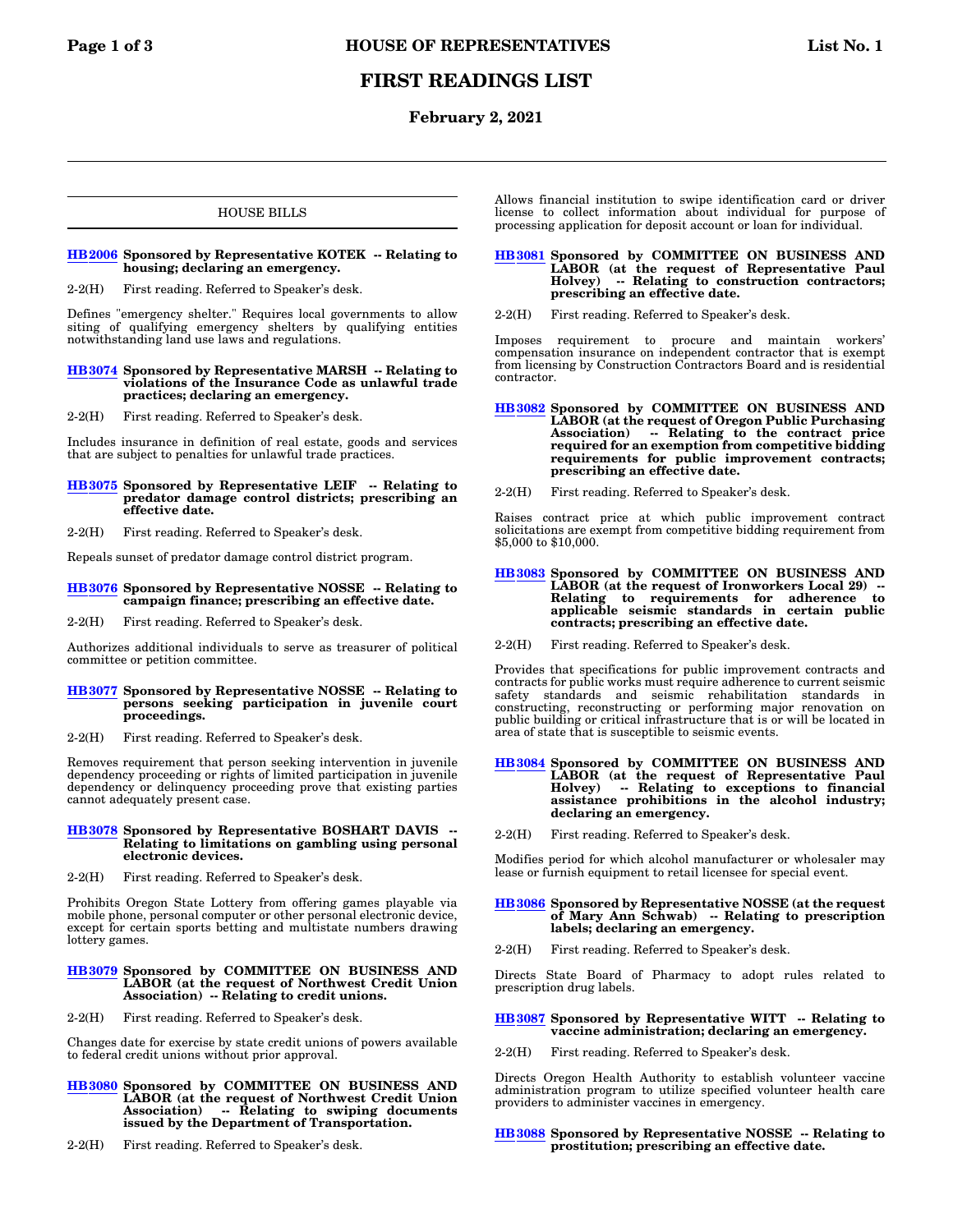2-2(H) First reading. Referred to Speaker's desk.

Repeals crimes of prostitution, commercial sexual solicitation and promoting prostitution.

## **[HB3089](https://olis.oregonlegislature.gov/liz/2021R1/Measures/Overview/HB3089) Sponsored by COMMITTEE ON WATER (at the request of Representative Ken Helm) -- Relating to utility ratepayer assistance.**

2-2(H) First reading. Referred to Speaker's desk.

Establishes Public Drinking Water and Sewer Ratepayer Assistance Fund.

## **[HB3090](https://olis.oregonlegislature.gov/liz/2021R1/Measures/Overview/HB3090) Sponsored by COMMITTEE ON WATER (at the request of Representative Ken Helm) -- Relating to on-site septic system financing; declaring an emergency.**

2-2(H) First reading. Referred to Speaker's desk.

Appropriates moneys to Department of Environmental Quality to award grant for on-site septic system low-interest loan programs and to cover related administrative costs.

**[HB3091](https://olis.oregonlegislature.gov/liz/2021R1/Measures/Overview/HB3091) Sponsored by COMMITTEE ON WATER (at the request of Representative Ken Helm) -- Relating to transfers of stored water; prescribing an effective date.**

2-2(H) First reading. Referred to Speaker's desk.

Establishes Task Force on Location Transfers of Stored Water.

## **[HB3092](https://olis.oregonlegislature.gov/liz/2021R1/Measures/Overview/HB3092) Sponsored by COMMITTEE ON WATER (at the request of Representative Ken Helm) -- Relating to ground water levels; prescribing an effective date.**

2-2(H) First reading. Referred to Speaker's desk.

Requires Water Resources Department to establish grant program for purpose of sharing cost of remediating reductions in amount of ground water available for domestic personal use in Greater Harney Valley Groundwater Area of Concern due to overallocation of ground water for agricultural use.

### **[HB3093](https://olis.oregonlegislature.gov/liz/2021R1/Measures/Overview/HB3093) Sponsored by COMMITTEE ON WATER (at the request of Representative Ken Helm) -- Relating to harmful algal blooms; prescribing an effective date.**

2-2(H) First reading. Referred to Speaker's desk.

Directs Department of Environmental Quality to study harmful algal blooms and provide results of study in report to interim committees of Legislative Assembly no later than September 15, 2022.

#### **[HB3094](https://olis.oregonlegislature.gov/liz/2021R1/Measures/Overview/HB3094) Sponsored by Representative PRUSAK; Senator PATTERSON -- Relating to paying for health care.**

2-2(H) First reading. Referred to Speaker's desk.

Requires insurers contracting with Public Employees' Benefit Board and Oregon Educators Benefit Board and coordinated care organizations contracting with Oregon Health Authority to enter into voluntary agreement with authority to take steps to achieve target percentage of all payments to providers being made using value-based payment methods.

#### **[HB3095](https://olis.oregonlegislature.gov/liz/2021R1/Measures/Overview/HB3095) Sponsored by Representative OWENS (at the request of Burnt River School District) -- Relating to education data collection; declaring an emergency.**

2-2(H) First reading. Referred to Speaker's desk.

Directs Department of Education to conduct study related to unified data system and state reporting requirements.

## **[HB3096](https://olis.oregonlegislature.gov/liz/2021R1/Measures/Overview/HB3096) Sponsored by Representative SANCHEZ -- Relating to women in custody; prescribing an effective date.**

2-2(H) First reading. Referred to Speaker's desk.

Directs Department of Corrections to study issues specific to women in custody of department and to provide results of study to Legislative Assembly no later than December 31, 2021.

## **[HB3097](https://olis.oregonlegislature.gov/liz/2021R1/Measures/Overview/HB3097) Sponsored by Representative CATE -- Relating to temporary signs on private property.**

2-2(H) First reading. Referred to Speaker's desk.

Increases allowable size of temporary signs on private property.

## **[HB3098](https://olis.oregonlegislature.gov/liz/2021R1/Measures/Overview/HB3098) Sponsored by Representatives WRIGHT, LEWIS -- Relating to veterans.**

2-2(H) First reading. Referred to Speaker's desk.

Directs Department of Veterans' Affairs to create, maintain and raise public awareness of database of veterans' services providers and other supports.

## **[HB3099](https://olis.oregonlegislature.gov/liz/2021R1/Measures/Overview/HB3099) Sponsored by Representatives WRIGHT, LEWIS -- Relating to transportation services for veterans.**

2-2(H) First reading. Referred to Speaker's desk.

Establishes Veterans Transportation Grant Program within Department of Veterans' Affairs.

### **[HB3100](https://olis.oregonlegislature.gov/liz/2021R1/Measures/Overview/HB3100) Sponsored by Representative WRIGHT -- Relating to beverage containers.**

2-2(H) First reading. Referred to Speaker's desk.

Increases number of beverage containers returned by any one person during one day that dealer that occupies a space of 5,000 or more square feet must accept and pay refund value for.

## **[HB3101](https://olis.oregonlegislature.gov/liz/2021R1/Measures/Overview/HB3101) Sponsored by COMMITTEE ON WATER (at the request of Representative Ken Helm) -- Relating to water wells; declaring an emergency.**

2-2(H) First reading. Referred to Speaker's desk.

Directs Water Resources Department to establish grant program for purposes of providing grants for abandonment, repair or replacement of certain water wells.

## **[HB3102](https://olis.oregonlegislature.gov/liz/2021R1/Measures/Overview/HB3102) Sponsored by COMMITTEE ON WATER (at the request of Representative Ken Helm) -- Relating to harmful algal blooms; declaring an emergency.**

2-2(H) First reading. Referred to Speaker's desk.

Directs Department of Environmental Quality to purchase cyanotoxin autoanalyzer system instrument and associated supplies and services.

## **[HB3103](https://olis.oregonlegislature.gov/liz/2021R1/Measures/Overview/HB3103) Sponsored by COMMITTEE ON WATER (at the request of Representative Ken Helm) -- Relating to water uses.**

2-2(H) First reading. Referred to Speaker's desk.

Authorizes holder of water right certificate that allows storage of water to change use of water, subject to certain requirements.

## **[HB3104](https://olis.oregonlegislature.gov/liz/2021R1/Measures/Overview/HB3104) Sponsored by COMMITTEE ON JUDICIARY (at the** request of Representative Janelle Bynum) **Relating to correction of erroneous material in Oregon law.**

2-2(H) First reading. Referred to Speaker's desk.

Makes nonsubstantive and technical changes in Oregon law.

### **[HB3105](https://olis.oregonlegislature.gov/liz/2021R1/Measures/Overview/HB3105) Sponsored by Representative OWENS -- Relating to a place-based integrated water resources strategy; prescribing an effective date.**

2-2(H) First reading. Referred to Speaker's desk.